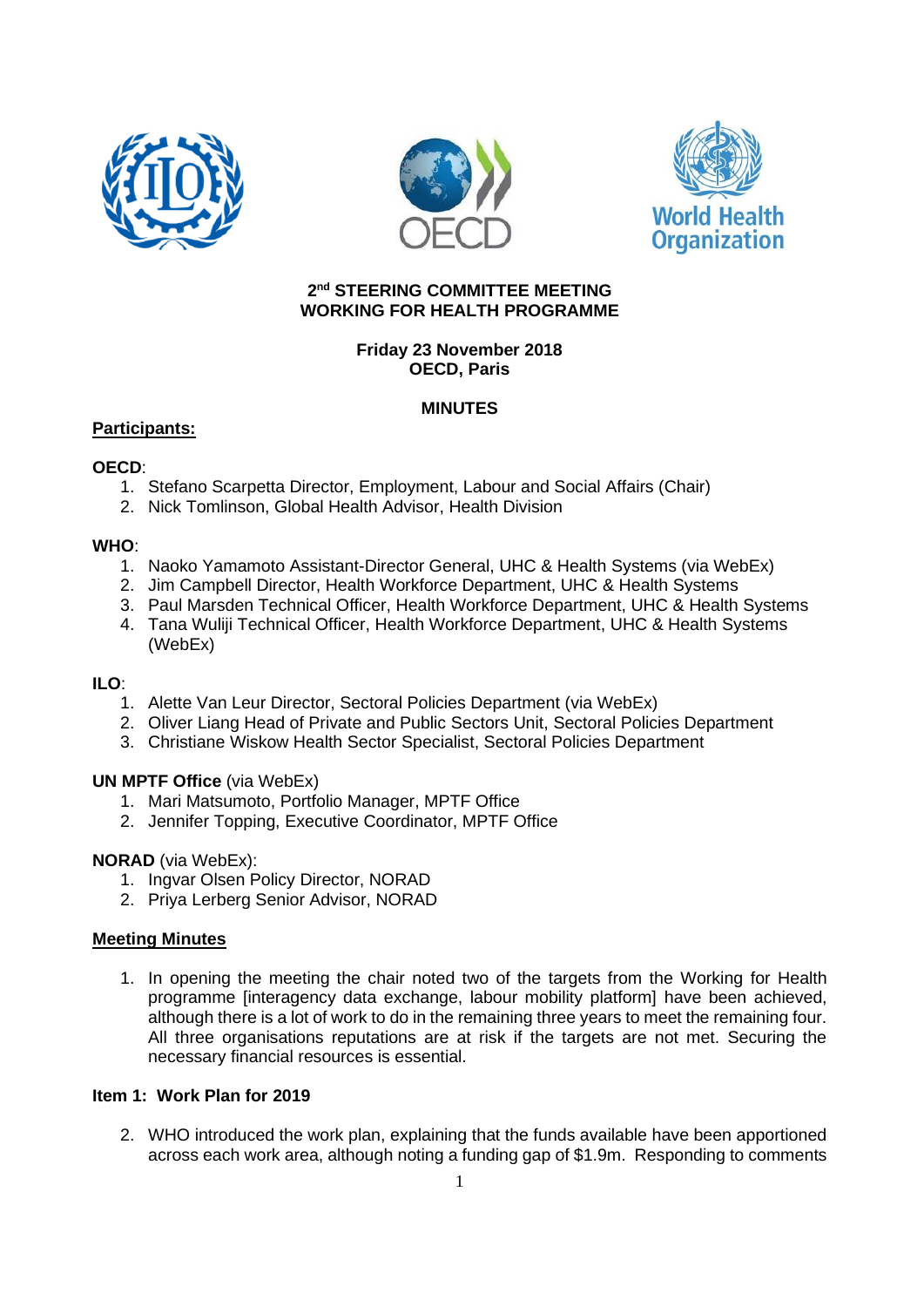the OECD explained the importance of the Global Public Goods (GPGs) work and how this provides support countries, bringing evidence to the table. The WHO also noted how information from this area will inform and generate value to major events next year, including the global compact on migration, the EB discussion on the Code of Practice on the International Recruitment of Health Personnel, and preparations for the UNGA UHC high level event.

#### *Decision points:*

a. The Work Plan for 2019, with an explicit focus on country level work and regional support, was agreed.

#### **Item 2: Fund raising**

3. ILO introduced the paper which summarised main developments on resource mobilisation, with funds being needed urgently. All supported the idea of writing to the Juncker and Merkel as a matter of urgency. The ILO emphasised the need to step up resource mobilisation efforts and asked that if the letters are successful that we send similar letters to other priority donor countries such as Japan, Sweden and the UK. The meeting agreed the importance of aligning the proposition with donor priorities, and the need to show the MPTF complements and does not compete with other funds such as the GFF. There was agreement on the idea of a donor meeting hosted by Norway and China to encourage further donations. NORAD was thanked for their contribution.

## *Decision points:*

- a. The critical need to promote the work programme and scale up resource mobilisation was agreed by all. It was proposed, subject to discussions with the WHO DG, that ILO, OECD and WHO under WHO leadership to consider the preparation of a joint letter to Juncker and Merkel as soon as possible, no later than the end of the year.
- b. The Secretariat will develop a proposal on a donor meeting hosted by Norway and potentially China.
- c. The Secretariat agreed to promote the MPTF and further refine the resource mobilisation strategy by mapping the working for health offer to donor priorities. The strategy will also describe who will do what in terms of each IO approaching donors, recognising the need to promote the MPTF at the highest level within each organisation.

#### **Item 3: Risk strategy review**

4. OECD introduced the review of the risk strategy. As the trajectory for fund raising was less than originally anticipated the level of risk on fund raising was increased and additional mitigation measures added, notably the need for full support from senior management in each IO for resource mobilisation. NORAD welcomed the addition of country level project risks and agreed to provide comments in the following week. The work programme has generated a lot of expectations at country level. There is a need to manage risks and be proactive, particularly in supporting countries. There is a need to seize opportunities, but it is important to recognise and manage the risks that this brings underlining the importance of managing the ability of the IOs to deliver.

#### *Decision points:*

- a. NORAD will provide comments on the risk management strategy by 30 November 2018
- b. The risk strategy and matrix will be reviewed and revised on an annual basis.